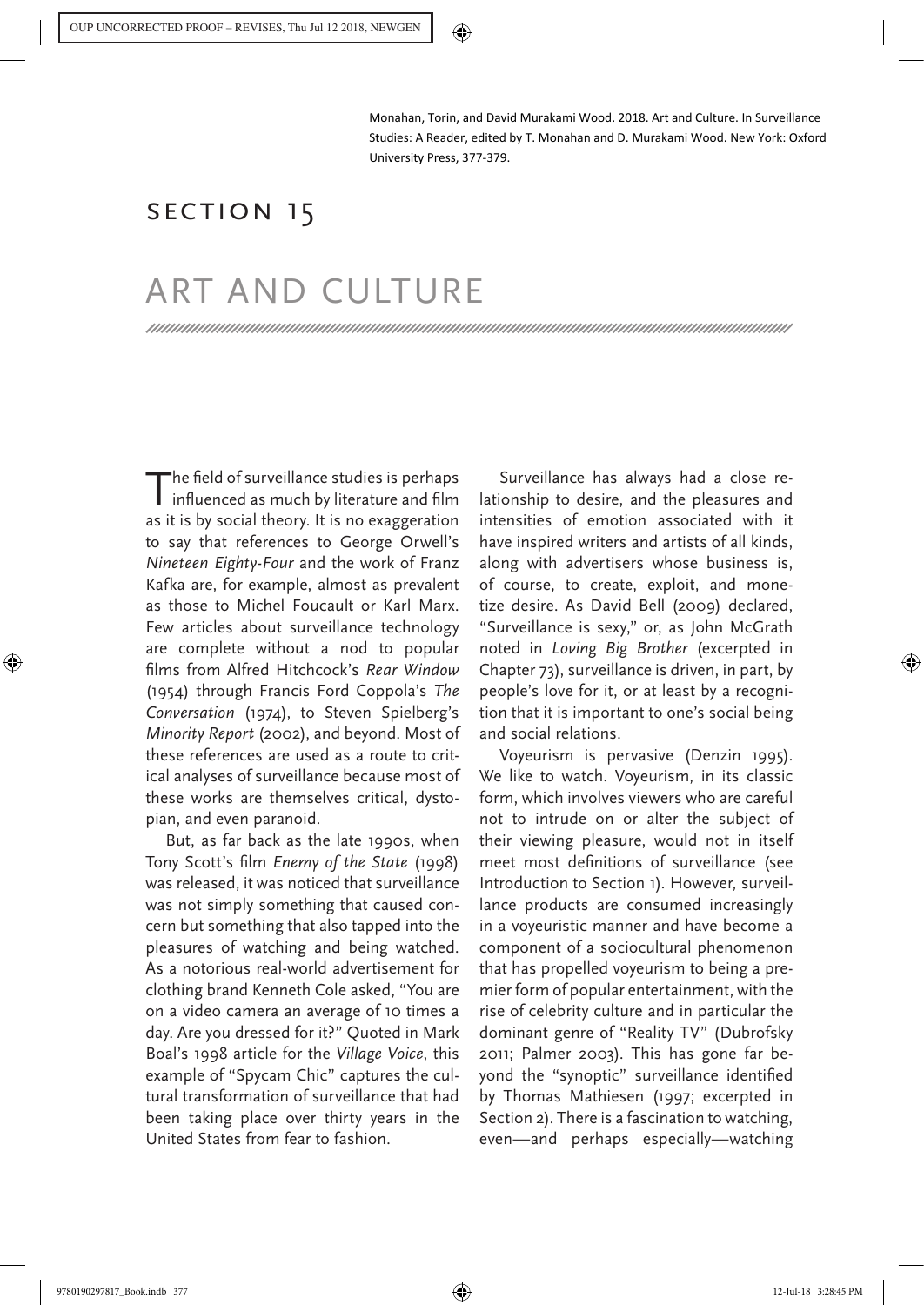the absurd and the degrading, as sites like Chatroulette' have shown, and increasingly the disgusting and shocking, as the popularity of videos of killings and accidents shows. There are, of course, important political implications to increased transparency and, in particular, the prevalence of video that can hold officials and police accountable, but both the urge to record and to watch seem prior to these politics. This ambivalent relationship between desire and criticism can be seen in artworks from Agricola de Cologne's *Watch: Seconds Forever* (2001) to Mato Atom's drone fairytale, *Seagulls* (2014). And indeed, the opposite political impulse has also been significant: right from the beginning of the spread of police video surveillance in many countries in the late 1980s and early 1990s, footage was made available by operators to television shows as part of a deliberate process of normalizing visual surveillance by the state.

On the other side, as writers like Hille Koskela (2004) have noted (see Section 12), there has also been the widespread use of surveillance technologies as either narcissistic or empowering forms of display, expression, and exhibitionism. We like to be watched too. The pervasiveness of photography (Hand 2012) is also part of a culture of self-surveillance that extends into other forms of monitoring and sharing of the most intimate personal data, particularly in areas like health, where such data were previously thought of as the most private and safeguarded.

Until recently, cultural analysis within surveillance studies was limited to a focus on the kinds of watching and being watched noted above. Relatively little attention was paid to specific cultural products or how surveillance was portrayed and diffused through art and literature. David Rosen and Aaron Santesso (excerpted in Chapter 74) argue that the close relationship between literature, reading, and surveillance has been underestimated. They posit that novels from the eighteenth century onward both represented and informed the formation of "liberal personhood," which included the development of a complex relationship with surveillance.

In a different register, with a few notable exceptions, "surveillance art" was not seen as an area for sustained scholarly inquiry until relatively recently. One major exception was the huge volume *CTRL [Space]: Rhetorics of Surveillance from Bentham to Big Brother* (2002), which was produced by ZKM and edited by Thomas Y. Levin, Ursula Frohne, and Peter Weibel. This book served as both a reader in surveillance theory and a catalog of a major exhibition curated by Levin. While artists of all types have continued to produce their own works, nothing has surpassed this magnum opus. The journal *Surveillance & Society*, through a special issue in 2010 on surveillance and new media art, sought to update the work of Levin and colleagues. From this issue, we excerpt a piece by the theorist of visibility Andrea Brighenti, which both provides a selected survey of contemporary visual and conceptual art that engages with surveillance and theorizes its importance.<sup>2</sup>

Like Rosen and Santesso, the excerpt by Mike Nellis interprets literature, but in the contemporary period, and argues that the "low culture" of genre fiction such as science fiction and thrillers is essential to understanding contemporary surveillance. Likewise, contemporary work on the cinema of surveillance celebrates arthouse and popular film. Several important articles and books on surveillance cinema have now been published, beginning with Peter Marks (2005) and including Sebastien Lefait (2012), Catherine Zimmer (2015), and J. Macgregor Wise (2016). We include an excerpt here from Zimmer's book, *Surveillance Cinema*.

Finally, games and gaming culture have become increasingly important, not just in themselves (for a survey, see the 2014